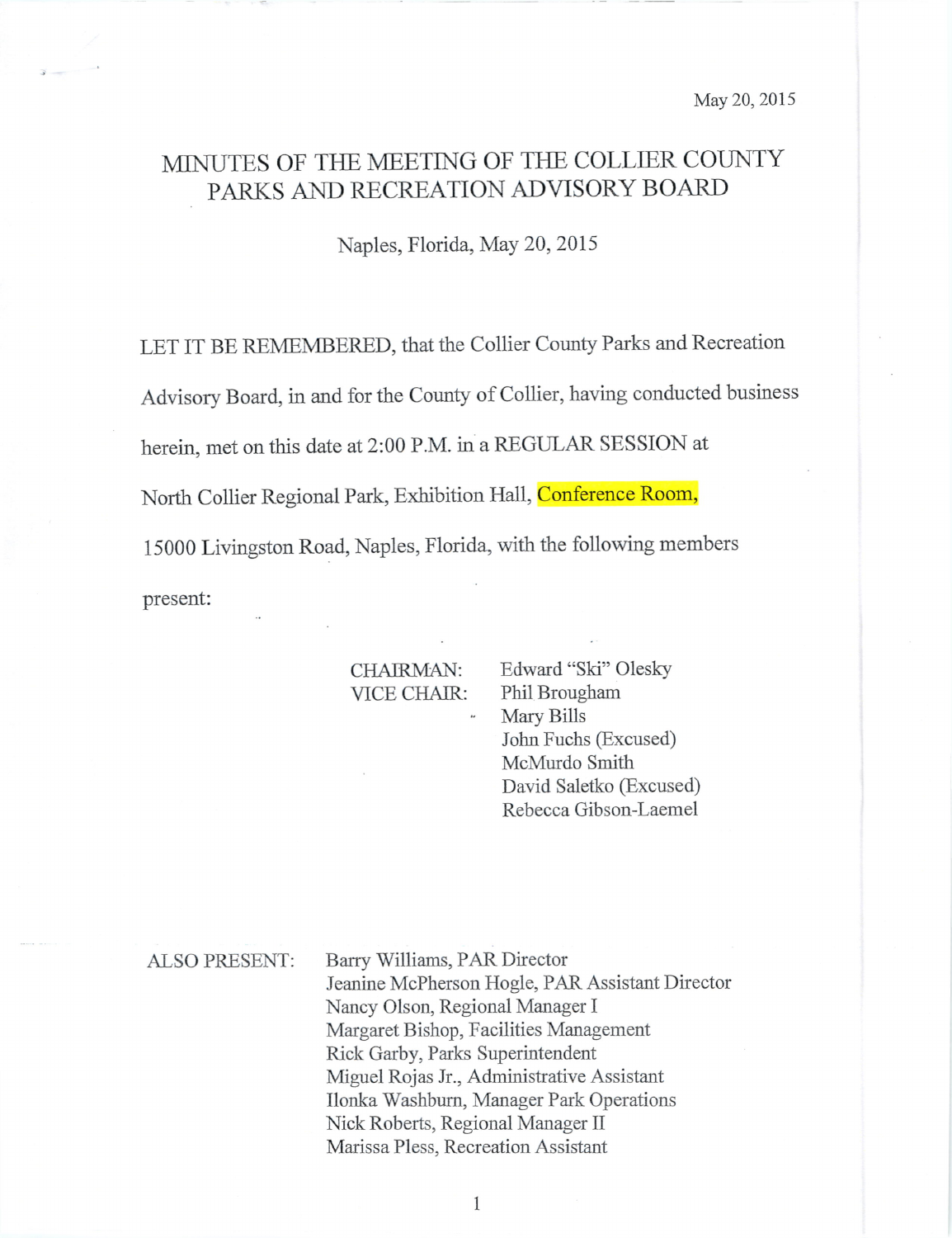$\lambda$  and  $\lambda$  $\label{eq:R1} \mathcal{R} = \mathcal{R} \times \mathcal{R} = \mathcal{R} \times \mathcal{R} \times \mathcal{R} = \mathcal{R} \times \mathcal{R} \times \mathcal{R} \times \mathcal{R} \times \mathcal{R} \times \mathcal{R} \times \mathcal{R} \times \mathcal{R} \times \mathcal{R} \times \mathcal{R} \times \mathcal{R} \times \mathcal{R} \times \mathcal{R} \times \mathcal{R} \times \mathcal{R} \times \mathcal{R} \times \mathcal{R} \times \mathcal{R} \times \mathcal{R} \times \mathcal{R} \times \mathcal{R} \$  $\label{eq:2.1} \mathbb{P} \qquad \qquad \mathbb{R}$